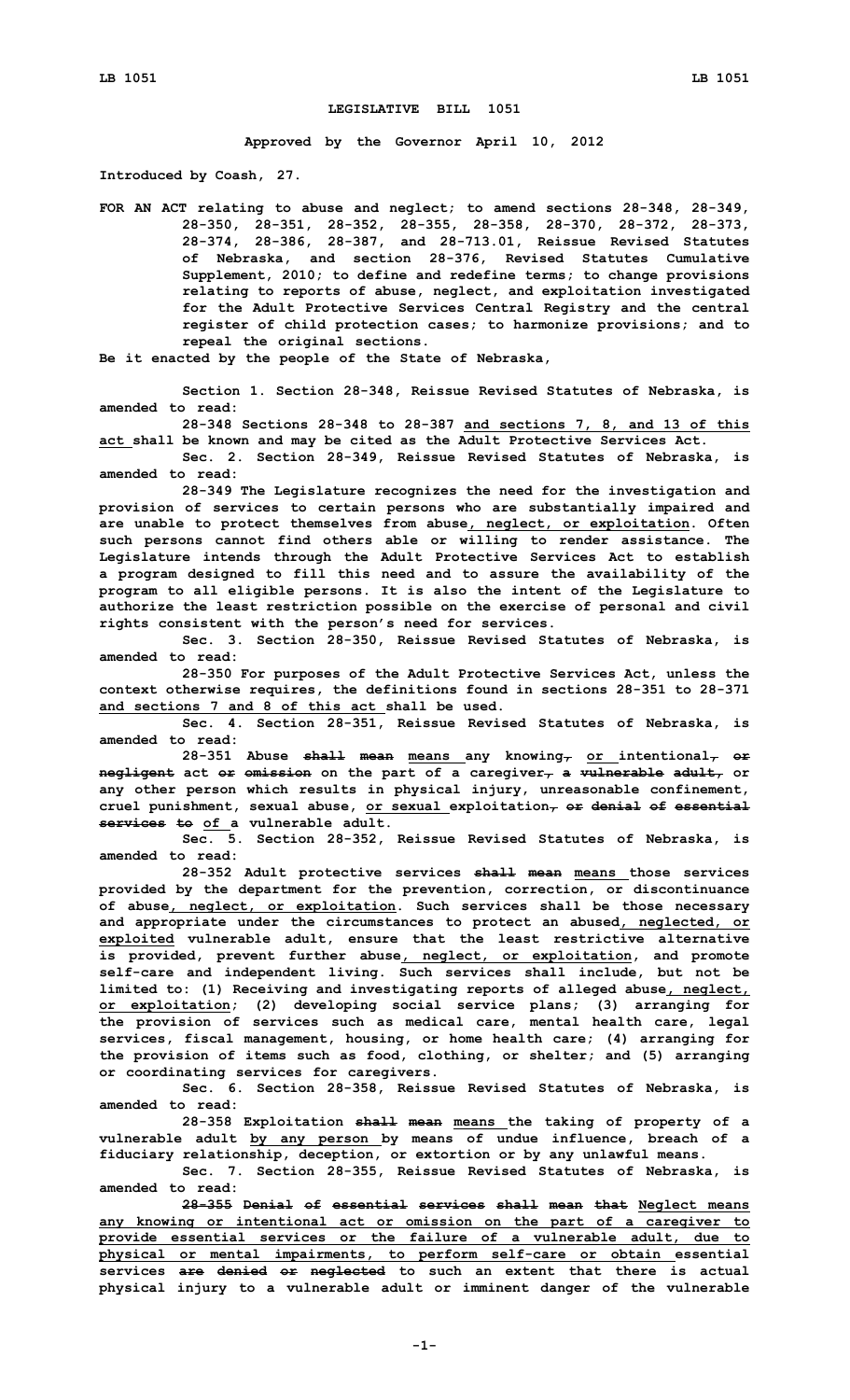**adult suffering physical injury or death.**

**Sec. 8. Sexual exploitation includes, but is not limited to, unlawful intrusion as described in section 28-311.08 and causing, allowing, permitting, inflicting, or encouraging <sup>a</sup> vulnerable adult to engage in voyeurism, in exhibitionism, in prostitution, or in the lewd, obscene, or pornographic photographing, filming, or depiction of the vulnerable adult.**

**Sec. 9. Section 28-370, Reissue Revised Statutes of Nebraska, is amended to read:**

**28-370 Unreasonable confinement shall mean means confinement which intentionally causes physical injury to <sup>a</sup> vulnerable adult or false imprisonment as described in section 28-314 or 28-315.**

**Sec. 10. Section 28-372, Reissue Revised Statutes of Nebraska, is amended to read:**

**28-372 (1) When any physician, psychologist, physician assistant, nurse, nursing assistant, other medical, developmental disability, or mental health professional, law enforcement personnel, caregiver or employee of <sup>a</sup> caregiver, operator or employee of <sup>a</sup> sheltered workshop, owner, operator, or employee of any facility licensed by the department, or human services professional or paraprofessional not including <sup>a</sup> member of the clergy has reasonable cause to believe that <sup>a</sup> vulnerable adult has been subjected to abuse, neglect, or exploitation or observes such adult being subjected to conditions or circumstances which reasonably would result in abuse, neglect, or exploitation, he or she shall report the incident or cause <sup>a</sup> report to be made to the appropriate law enforcement agency or to the department. Any other person may report abuse, neglect, or exploitation if such person has reasonable cause to believe that <sup>a</sup> vulnerable adult has been subjected to abuse, neglect, or exploitation or observes such adult being subjected to conditions or circumstances which reasonably would result in abuse, neglect, or exploitation.**

**(2) Such report may be made by telephone, with the caller giving his or her name and address, and, if requested by the department, shall be followed by <sup>a</sup> written report within forty-eight hours. To the extent available the report shall contain: (a) The name, address, and age of the vulnerable adult; (b) the address of the caregiver or caregivers of the vulnerable adult; (c) the nature and extent of the alleged abuse, neglect, or exploitation or the conditions and circumstances which would reasonably be expected to result in such abuse, neglect, or exploitation; (d) any evidence of previous abuse, neglect, or exploitation, including the nature and extent of the abuse, neglect, or exploitation; and (e) any other information which in the opinion of the person making the report may be helpful in establishing the cause of the alleged abuse, neglect, or exploitation and the identity of the perpetrator or perpetrators.**

**(3) Any law enforcement agency receiving <sup>a</sup> report of abuse, neglect, or exploitation shall notify the department no later than the next working day by telephone or mail.**

**(4) <sup>A</sup> report of abuse, neglect, or exploitation made to the department which was not previously made to or by <sup>a</sup> law enforcement agency shall be communicated to the appropriate law enforcement agency by the department no later than the next working day by telephone or mail.**

**(5) The department shall establish <sup>a</sup> statewide toll-free number to be used by any person any hour of the day or night and any day of the week to make reports of abuse, neglect, or exploitation.**

**Sec. 11. Section 28-373, Reissue Revised Statutes of Nebraska, is amended to read:**

**28-373 (1) Upon the receipt of <sup>a</sup> report concerning abuse, neglect, or exploitation pursuant to section 28-372, it shall be the duty of the law enforcement agency (a) to make an investigation if deemed warranted because of alleged violations of section 28-386, (b) to take immediate steps, if necessary, to protect the vulnerable adult, and (c) to institute legal proceedings if appropriate. The law enforcement agency shall notify the department if an investigation is undertaken. Such notification shall be made no later than the next working day following receipt of the report.**

**(2) The law enforcement agency shall make <sup>a</sup> written report or <sup>a</sup> case summary to the department of all investigated cases of abuse, neglect, or exploitation and action taken with respect to all such cases.**

**Sec. 12. Section 28-374, Reissue Revised Statutes of Nebraska, is amended to read:**

**28-374 (1) The department shall investigate each case of alleged abuse, neglect, or exploitation and shall provide such adult protective services as are necessary and appropriate under the circumstances.**

**(2) In each case of alleged abuse, neglect, or exploitation, the department may make <sup>a</sup> request for further assistance from the appropriate law**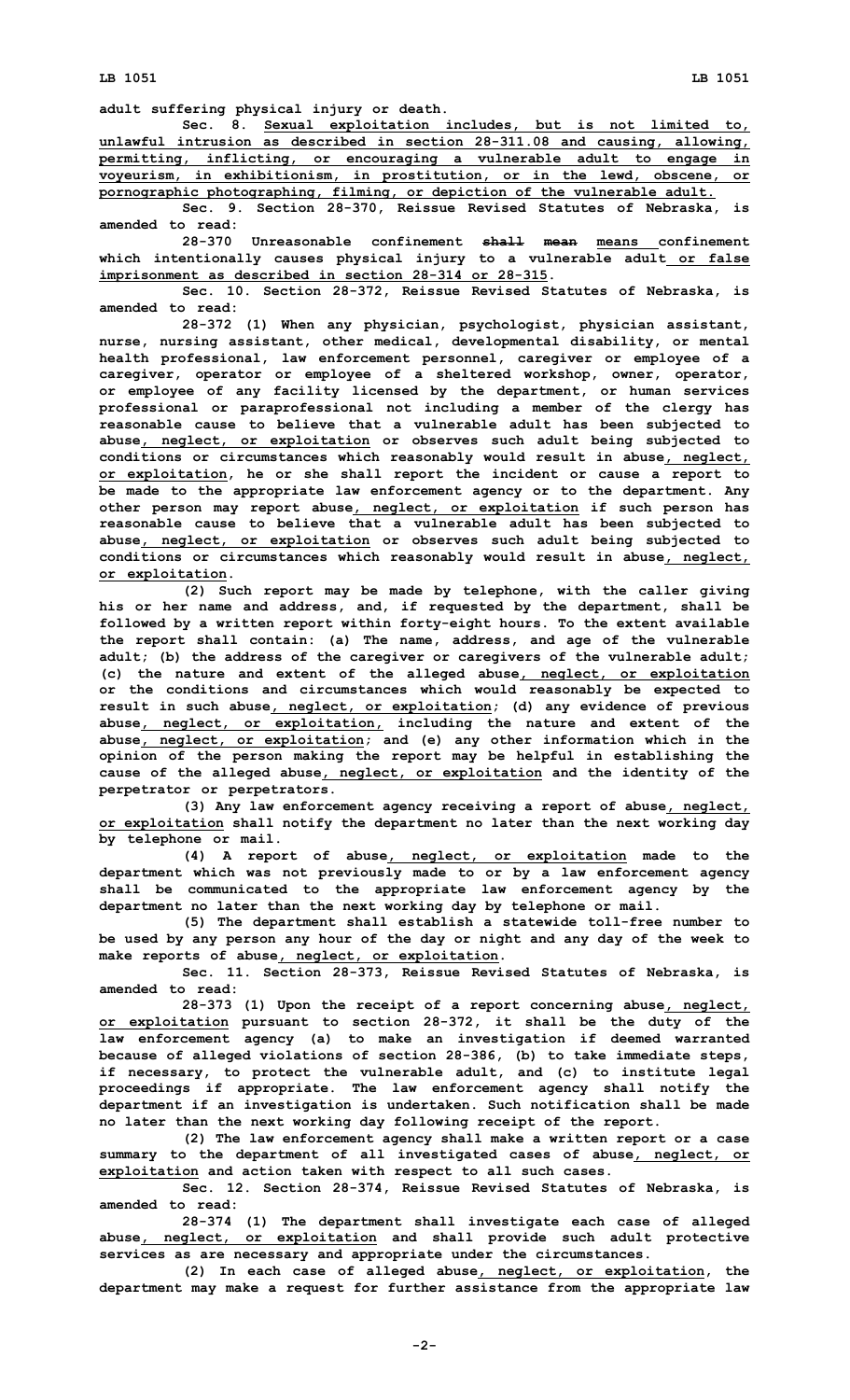**enforcement agency or initiate such action as may be appropriate under the circumstances.**

**(3) The department shall make <sup>a</sup> written report or case summary to the appropriate law enforcement agency and to the registry of all reported cases of abuse, neglect, or exploitation and action taken.**

**(4) The department shall deliver <sup>a</sup> written report or case summary to the appropriate county attorney if the investigation indicates <sup>a</sup> reasonable cause to believe that a violation of section 28-386 has occurred.**

**Sec. 13. (1) Upon completion of the investigation pursuant to sections 28-373 and 28-374, the person who allegedly abused, neglected, or exploited <sup>a</sup> vulnerable adult shall be given written notice of the determination of the investigation and whether the person who allegedly abused, neglected, or exploited <sup>a</sup> vulnerable adult will be entered into the registry.**

**(2) If the person who allegedly abused, neglected, or exploited <sup>a</sup> vulnerable adult will be entered into the registry, the notice shall be sent by certified mail with return receipt requested or first-class mail to the last-known address of the person who allegedly abused, neglected, or exploited a vulnerable adult and shall include:**

**(a) The nature of the report;**

**(b) The classification of the report; and**

**(c) The right of the person who allegedly abused, neglected, or exploited <sup>a</sup> vulnerable adult to request the department to amend or expunge identifying information from the report or to remove the substantiated report from the registry in accordance with section 28-380.**

**(3) If the person who allegedly abused, neglected, or exploited <sup>a</sup> vulnerable adult will not be entered into the registry, the notice shall be sent by first-class mail and shall include:**

**(a) The nature of the report; and**

**(b) The classification of the report.**

**Sec. 14. Section 28-376, Revised Statutes Cumulative Supplement, 2010, is amended to read:**

**28-376 (1) The department shall establish and maintain an Adult Protective Services Central Registry for recording each report of alleged abuse. which shall contain any substantiated report regarding <sup>a</sup> person who has allegedly abused, neglected, or exploited <sup>a</sup> vulnerable adult.**

**(2) Upon request, <sup>a</sup> vulnerable adult who is the subject of <sup>a</sup> report or, if the vulnerable adult is legally incapacitated, the guardian or guardian ad litem of the vulnerable adult and the person who has allegedly abused, neglected, or exploited the vulnerable adult shall be entitled to receive <sup>a</sup> copy of all information contained in the registry pertaining to his or her case. such report. The department shall not release data that would be harmful or detrimental to the vulnerable adult or that would identify or locate <sup>a</sup> person who, in good faith, made <sup>a</sup> report or cooperated in <sup>a</sup> subsequent investigation unless ordered to do so by <sup>a</sup> court of competent jurisdiction.**

**(3) The department shall establish classifications for all cases in the registry. All cases determined to be unfounded shall be expunged from the registry.**

**(4) The department shall determine whether <sup>a</sup> name-change order received from the clerk of <sup>a</sup> district court pursuant to section 25-21,271 is for <sup>a</sup> person on the Adult Protective Services Central Registry and, if so, shall include the changed name with the former name in the registry and file or cross-reference the information under both names.**

**Sec. 15. Section 28-386, Reissue Revised Statutes of Nebraska, is amended to read:**

**28-386 (1) <sup>A</sup> person commits knowing and intentional abuse, neglect, or exploitation of <sup>a</sup> vulnerable adult if he or she through <sup>a</sup> knowing and intentional act causes or permits <sup>a</sup> vulnerable adult to be:**

- **(a) Physically injured;**
- **(b) Unreasonably confined;**
- **(c) Sexually abused;**
- **(d) Exploited;**
- **(e) Cruelly punished; or**
- **(f) Denied essential services. Neglected; or**
- **(g) Sexually exploited.**

**(2) Knowing and intentional abuse, neglect, or exploitation of <sup>a</sup> vulnerable adult is <sup>a</sup> Class IIIA felony.**

**Sec. 16. Section 28-387, Reissue Revised Statutes of Nebraska, is amended to read:**

**28-387 (1) <sup>A</sup> county court may issue an ex parte order authorizing the provision of short-term involuntary adult protective services or temporary placement for <sup>a</sup> vulnerable adult for up to forty-eight hours, excluding**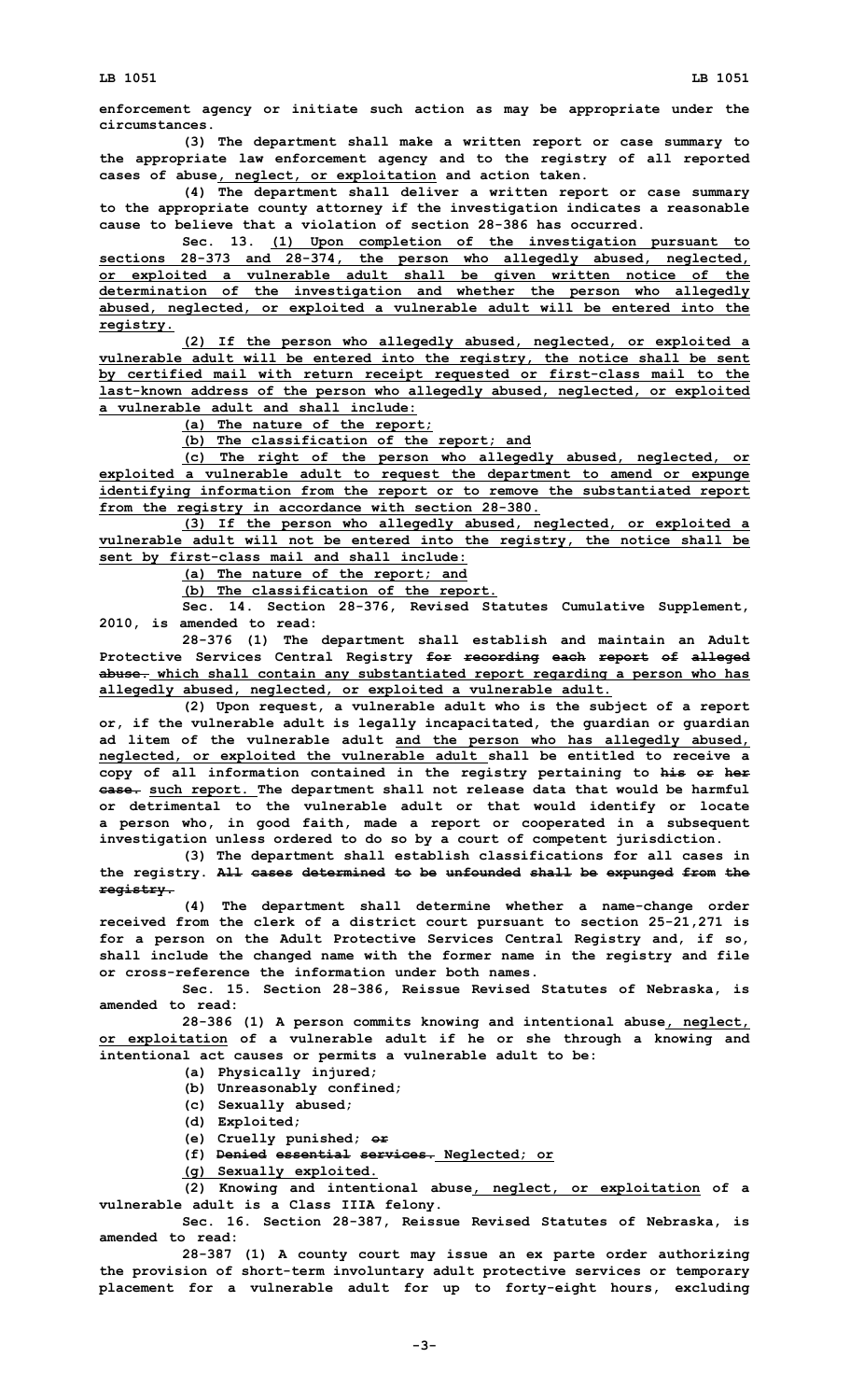**nonjudicial days, pending the hearing for <sup>a</sup> need for continuing services, after finding on the record that:**

**(a) The person is <sup>a</sup> vulnerable adult;**

**(b) An emergency exists; and**

**(c) There are compelling reasons for ordering protective services or temporary placement.**

**(2) An ex parte order shall be issued only if other protective custody services are unavailable or other services provide insufficient protection.**

**(3) The department shall contact the appropriate county attorney to file an application for short-term involuntary adult protective services or temporary placement if an investigation indicates probable cause to believe that an emergency exists for <sup>a</sup> vulnerable adult. The department shall not be given legal custody nor be made guardian of such vulnerable adult. A vulnerable adult shall be responsible for the costs of services provided either through his or her own income or other programs for which he or she may be eligible.**

**(4) <sup>A</sup> law enforcement officer accompanied by <sup>a</sup> representative of the department may enter the premises where the vulnerable adult is located after obtaining the court order and announcing his or her authority and purpose. Forcible entry may be made only after the court order has been obtained unless there is probable cause to believe that the delay of such entry would cause the vulnerable adult to be in imminent danger of life-threatening physical injury or the denial of essential services. neglect.**

**(5) When, from the personal observations of <sup>a</sup> representative of the department and <sup>a</sup> law enforcement officer, it appears probable that the vulnerable adult is likely to be in imminent danger of life-threatening physical injury or the denial of essential services neglect if he or she is not immediately removed from the premises, the law enforcement agency shall, when authorized by the court order, take into custody and transport the vulnerable adult to an appropriate medical or protective placement facility.**

**(6) When action is taken under this section, <sup>a</sup> hearing shall be held within forty-eight hours of the signing of the court order, excluding nonjudicial days, to establish probable cause for short-term involuntary adult protective services or for protective placement. Unless the vulnerable adult has counsel of his or her own choice or has indicated <sup>a</sup> desire for an attorney of his or her own choice, the court shall appoint an attorney to represent him or her in the proceeding, who shall have the powers and duties of <sup>a</sup> guardian ad litem.**

**(7) Notice of the hearing shall be served personally on the vulnerable adult. Waiver of notice by the vulnerable adult shall not be effective unless he or she attends the hearing or such notice is waived by the guardian ad litem. Notice of the hearing shall be given to the following parties whose whereabouts can be readily ascertained: (a) The spouse of the vulnerable adult; (b) children of the vulnerable adult; and (c) any other party specified by the court.**

**(8) <sup>A</sup> judgment authorizing continuance of short-term involuntary adult protective services shall prescribe those specific adult protective services which are to be provided, the duration of the services which shall not exceed sixty days, and the person or persons who are authorized or ordered to provide them.**

**Sec. 17. Section 28-713.01, Reissue Revised Statutes of Nebraska, is amended to read:**

**28-713.01 (1) Upon completion of the investigation pursuant to section 28-713:**

**(1) (a) In situations of alleged out-of-home child abuse or neglect, the person or persons having custody of the allegedly abused or neglected child or children shall be given written notice of the results of the investigation and any other information the law enforcement agency or department deems necessary. Such notice and information shall be sent by first-class mail; and**

**(2) (b) The subject of the report of child abuse or neglect shall be given written notice of the determination of the case and whether the subject of the report of child abuse or neglect will be entered into the central register of child protection cases maintained pursuant to section 28-718 under the criteria provided in section 28-720.**

**Such (2) If the subject of the report will be entered into the central register, the notice to the subject shall be sent by certified mail with return receipt requested or first-class mail to the last-known address of the subject of the report of child abuse or neglect and shall include:**

**(a) The nature of the report;**

**(b) The classification of the report under section 28-720; and**